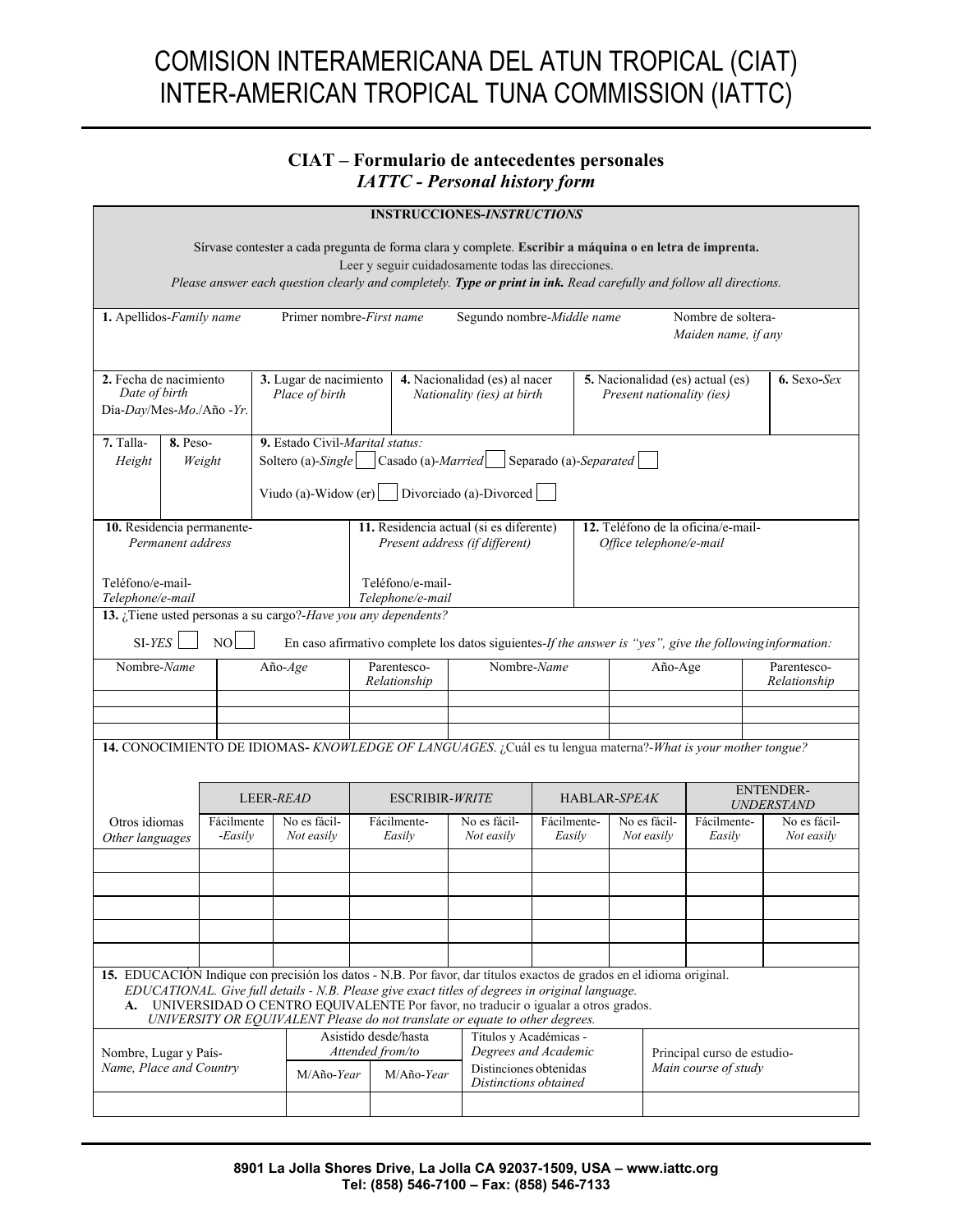| B. ESCUELA U OTROS CENTROS DE ENSEÑANZA EN QUE HA ESTUDIADO DESDE LA EDAD DE 14 AÑOS (por ejemplo, instituto<br>de segunda enseñanza, escuela técnica, aprendizaje)<br>SCHOOLS OR OTHER FORMAL TRAINING OR EDUCATION FROM AGE 14 (e.g. high school, technical school or apprenticeship)                                                                                                                                                                                                                                                                                                                                                                                                                                                                                                                                                                                                                                                                                                                                |                                                                                                                                             |                                 |                                                        |                                                                                                               |                                                                                            |                                                                      |  |  |  |
|------------------------------------------------------------------------------------------------------------------------------------------------------------------------------------------------------------------------------------------------------------------------------------------------------------------------------------------------------------------------------------------------------------------------------------------------------------------------------------------------------------------------------------------------------------------------------------------------------------------------------------------------------------------------------------------------------------------------------------------------------------------------------------------------------------------------------------------------------------------------------------------------------------------------------------------------------------------------------------------------------------------------|---------------------------------------------------------------------------------------------------------------------------------------------|---------------------------------|--------------------------------------------------------|---------------------------------------------------------------------------------------------------------------|--------------------------------------------------------------------------------------------|----------------------------------------------------------------------|--|--|--|
| Nombre, Lugar y País-<br>Name, Place and Country<br>Tipo-Type                                                                                                                                                                                                                                                                                                                                                                                                                                                                                                                                                                                                                                                                                                                                                                                                                                                                                                                                                          |                                                                                                                                             |                                 | Asistido desde/hasta<br>Attended from/to<br>M/Año-Year | Certificados y diplomas obtenidos<br>Certificates / Diplomas obtained                                         |                                                                                            |                                                                      |  |  |  |
|                                                                                                                                                                                                                                                                                                                                                                                                                                                                                                                                                                                                                                                                                                                                                                                                                                                                                                                                                                                                                        |                                                                                                                                             |                                 |                                                        |                                                                                                               |                                                                                            |                                                                      |  |  |  |
|                                                                                                                                                                                                                                                                                                                                                                                                                                                                                                                                                                                                                                                                                                                                                                                                                                                                                                                                                                                                                        |                                                                                                                                             |                                 |                                                        |                                                                                                               | 16. ENUMERE LAS SOCIEDADES PROFESIONALES A QUE PERTENECE Y SUS ACTIVIDADES A NIVEL CÍVICO, |                                                                      |  |  |  |
|                                                                                                                                                                                                                                                                                                                                                                                                                                                                                                                                                                                                                                                                                                                                                                                                                                                                                                                                                                                                                        | PÚBLICO O INTERNACIONAL.<br>LIST PROFESSIONAL SOCIETIES AND ACTIVITIES IN CIVIC, PUBLIC OR INTERNATIONAL AFFAIRS                            |                                 |                                                        |                                                                                                               |                                                                                            |                                                                      |  |  |  |
|                                                                                                                                                                                                                                                                                                                                                                                                                                                                                                                                                                                                                                                                                                                                                                                                                                                                                                                                                                                                                        | 17. ENUMERE LAS OBRAS IMPORTANTES QUE HAYA PUBLICADO (No las adjunte)<br>LIST ANY SIGNIFICANT PUBLICATIONS YOU HAVE WRITTEN (do not attach) |                                 |                                                        |                                                                                                               |                                                                                            |                                                                      |  |  |  |
| HISTORIAL DE EMPLEO: Comenzando por su empleo actual, enumere en orden inverso todos los que haya tenido. Use un bloque<br>18.<br>separado para cada puesto. Asimismo los servicios prestados en las fuerzas armadas y tenga en cuenta cualquier período durante el cual no<br>estuvo empleado remunerado. Si necesita más espacio, adjunte páginas adicionales del mismo tamaño. Dar salarios brutos y netos anuales<br>correspondientes al último o puesto actual.<br>EMPLOYMENT RECORD: Starting with your present post, list in reverse order every employment you have had. Use a separate block for<br>each post. Include also service in the armed forces and note any period during which you were not gainfully employed. If you need more<br>space, attach additional pages of the same size. Give both gross and net salaries per annum for your last or present post.<br>A. CARGO ACTUAL (EL ÚLTIMO CARGO, SI NO ESTA ACTUALMENTE EMPLEADO/A)-<br>PRESENT POST (LAST POST, IF NOT PRESENTLY IN EMPLOYMENT) |                                                                                                                                             |                                 |                                                        |                                                                                                               |                                                                                            |                                                                      |  |  |  |
| Desde-From                                                                                                                                                                                                                                                                                                                                                                                                                                                                                                                                                                                                                                                                                                                                                                                                                                                                                                                                                                                                             | Hasta- $To$                                                                                                                                 | Sueldo anual-Salaries per annum |                                                        | TÍTULO EXACTO DE SU PUESTO-<br><b>EXACT TITLE OF YOUR POST:</b>                                               |                                                                                            |                                                                      |  |  |  |
| M/Año-Year                                                                                                                                                                                                                                                                                                                                                                                                                                                                                                                                                                                                                                                                                                                                                                                                                                                                                                                                                                                                             | M/Año-Year                                                                                                                                  | Pago inicial-<br>Starting pay   | Pago final-<br>Final pay                               |                                                                                                               |                                                                                            |                                                                      |  |  |  |
| <b>NOMBRE DE LA EMPRESA:</b><br>NAME OF EMPLOYER:                                                                                                                                                                                                                                                                                                                                                                                                                                                                                                                                                                                                                                                                                                                                                                                                                                                                                                                                                                      |                                                                                                                                             |                                 |                                                        |                                                                                                               | CLASE DE ACTIVIDAD DE LA EMPRESA:<br><b>TYPE OF BUSINESS:</b>                              |                                                                      |  |  |  |
| DIRECCIÓN DE LA EMPRESA:<br><b>ADDRESS OF EMPLOYER:</b>                                                                                                                                                                                                                                                                                                                                                                                                                                                                                                                                                                                                                                                                                                                                                                                                                                                                                                                                                                |                                                                                                                                             |                                 |                                                        |                                                                                                               | NOMBRE DE SU JEFE DIRECTO:<br>NAME OF SUPERVISOR:                                          |                                                                      |  |  |  |
|                                                                                                                                                                                                                                                                                                                                                                                                                                                                                                                                                                                                                                                                                                                                                                                                                                                                                                                                                                                                                        |                                                                                                                                             |                                 | YOU:                                                   | NÚMERO Y CLASE DE<br><b>EMPLEADOS A SU CARGO:</b><br><b>NO. AND KIND OF</b><br><b>EMPLOYEES SUPERVISED BY</b> |                                                                                            | <b>RAZÓN POR DEJAR ESE</b><br>TRABAJO:<br><b>REASON FOR LEAVING:</b> |  |  |  |
|                                                                                                                                                                                                                                                                                                                                                                                                                                                                                                                                                                                                                                                                                                                                                                                                                                                                                                                                                                                                                        |                                                                                                                                             |                                 |                                                        |                                                                                                               |                                                                                            |                                                                      |  |  |  |
| DESCRIPCIÓN DE SU TRABAJO-DESCRIPTION OF YOUR DUTIES                                                                                                                                                                                                                                                                                                                                                                                                                                                                                                                                                                                                                                                                                                                                                                                                                                                                                                                                                                   |                                                                                                                                             |                                 |                                                        |                                                                                                               |                                                                                            |                                                                      |  |  |  |
|                                                                                                                                                                                                                                                                                                                                                                                                                                                                                                                                                                                                                                                                                                                                                                                                                                                                                                                                                                                                                        |                                                                                                                                             |                                 |                                                        |                                                                                                               |                                                                                            |                                                                      |  |  |  |
|                                                                                                                                                                                                                                                                                                                                                                                                                                                                                                                                                                                                                                                                                                                                                                                                                                                                                                                                                                                                                        |                                                                                                                                             |                                 |                                                        |                                                                                                               |                                                                                            |                                                                      |  |  |  |
|                                                                                                                                                                                                                                                                                                                                                                                                                                                                                                                                                                                                                                                                                                                                                                                                                                                                                                                                                                                                                        |                                                                                                                                             |                                 |                                                        |                                                                                                               |                                                                                            |                                                                      |  |  |  |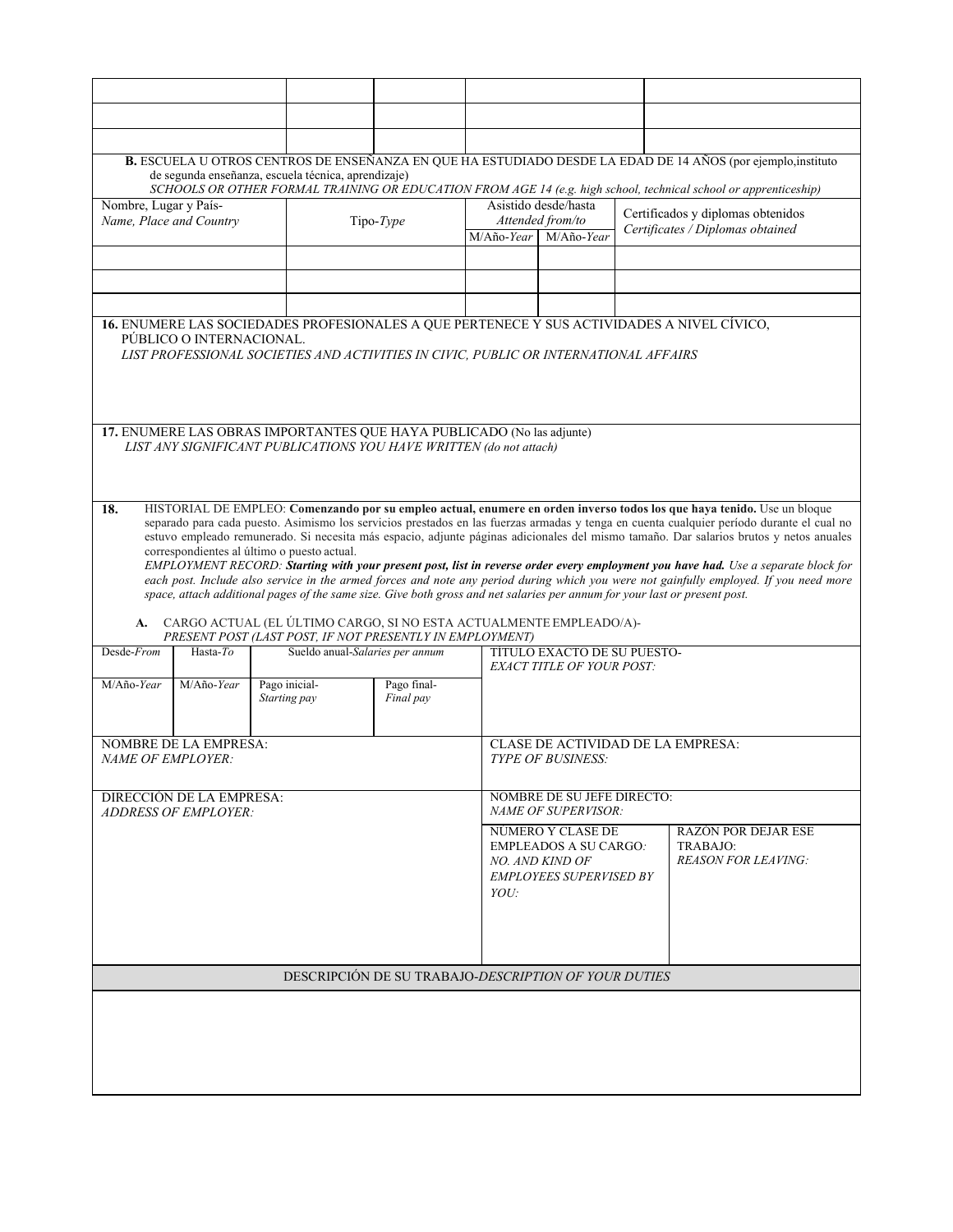| Desde-From                                           | Hasta-To<br>Sueldo annual-Salaries per annum            |                                 |                          | TÍTULO EXACTO DE SU PUESTO-<br><b>EXACT TITLE OF YOUR POST:</b>                                                                                                             |                                                                      |  |  |  |  |  |
|------------------------------------------------------|---------------------------------------------------------|---------------------------------|--------------------------|-----------------------------------------------------------------------------------------------------------------------------------------------------------------------------|----------------------------------------------------------------------|--|--|--|--|--|
| M/Año-Year                                           | M/Año-Year                                              | Pago inicial-<br>Starting pay   | Pago final-<br>Final pay |                                                                                                                                                                             |                                                                      |  |  |  |  |  |
| NAME OF EMPLOYER:                                    | <b>NOMBRE DE LA EMPRESA:</b>                            |                                 |                          | CLASE DE ACTIVIDAD DE LA EMPRESA:<br><b>TYPE OF BUSINESS:</b>                                                                                                               |                                                                      |  |  |  |  |  |
|                                                      | DIRECCIÓN DE LA EMPRESA:<br><b>ADDRESS OF EMPLOYER:</b> |                                 |                          | NOMBRE DE SU JEFE DIRECTO:<br>NAME OF SUPERVISOR:                                                                                                                           |                                                                      |  |  |  |  |  |
|                                                      |                                                         |                                 |                          | NÚMERO Y CLASE DE<br><b>EMPLEADOS A SU CARGO:</b><br>NO. AND KIND OF<br><b>EMPLOYEES SUPERVISED BY</b><br>YOU:                                                              | <b>RAZÓN POR DEJAR ESE</b><br>TRABAJO:<br><b>REASON FOR LEAVING:</b> |  |  |  |  |  |
|                                                      |                                                         |                                 |                          | DESCRIPCIÓN DE SU TRABAJO-DESCRIPTION OF YOUR DUTIES                                                                                                                        |                                                                      |  |  |  |  |  |
|                                                      |                                                         |                                 |                          |                                                                                                                                                                             |                                                                      |  |  |  |  |  |
| Desde-From                                           | Hasta- $To$                                             | Sueldo anual-Salaries per annum |                          | TÍTULO EXACTO DE SU PUESTO-<br><b>EXACT TITLE OF YOUR POST:</b>                                                                                                             |                                                                      |  |  |  |  |  |
| M/Año-Year                                           | M/Año-Year                                              | Pago inicial-<br>Starting pay   | Pago final-<br>Final pay |                                                                                                                                                                             |                                                                      |  |  |  |  |  |
| <b>NAME OF EMPLOYER:</b>                             | NOMBRE DE LA EMPRESA:                                   |                                 |                          | CLASE DE ACTIVIDAD DE LA EMPRESA:<br>TYPE OF BUSINESS:                                                                                                                      |                                                                      |  |  |  |  |  |
|                                                      | DIRECCIÓN DE LA EMPRESA:<br><b>ADDRESS OF EMPLOYER:</b> |                                 |                          | NOMBRE DE SU JEFE DIRECTO:<br>NAME OF SUPERVISOR:                                                                                                                           |                                                                      |  |  |  |  |  |
|                                                      |                                                         |                                 |                          | RAZÓN DE SU<br>NÚMERO Y CLASE DE<br><b>EMPLEADOS A SU CARGO:</b><br>ALEJAMIENTO:<br>NO. AND KIND OF<br><b>REASON FOR LEAVING:</b><br><b>EMPLOYEES SUPERVISED BY</b><br>YOU: |                                                                      |  |  |  |  |  |
| DESCRIPCIÓN DE SU TRABAJO-DESCRIPTION OF YOUR DUTIES |                                                         |                                 |                          |                                                                                                                                                                             |                                                                      |  |  |  |  |  |
|                                                      |                                                         |                                 |                          |                                                                                                                                                                             |                                                                      |  |  |  |  |  |
| Desde-From                                           | Hasta-To                                                | Sueldo anual-Salaries per annum |                          | TÍTULO EXACTO DE SU PUESTO-<br><b>EXACT TITLE OF YOUR POST:</b>                                                                                                             |                                                                      |  |  |  |  |  |
| Mo./Year                                             | Mo./Year                                                | Pago inicial-<br>Starting pay   | Pago final-<br>Final pay |                                                                                                                                                                             |                                                                      |  |  |  |  |  |
| NAME OF EMPLOYER:                                    | NOMBRE DE LA EMPRESA:                                   |                                 |                          | CLASE DE ACTIVIDAD DE LA EMPRESA:<br><b>TYPE OF BUSINESS:</b>                                                                                                               |                                                                      |  |  |  |  |  |